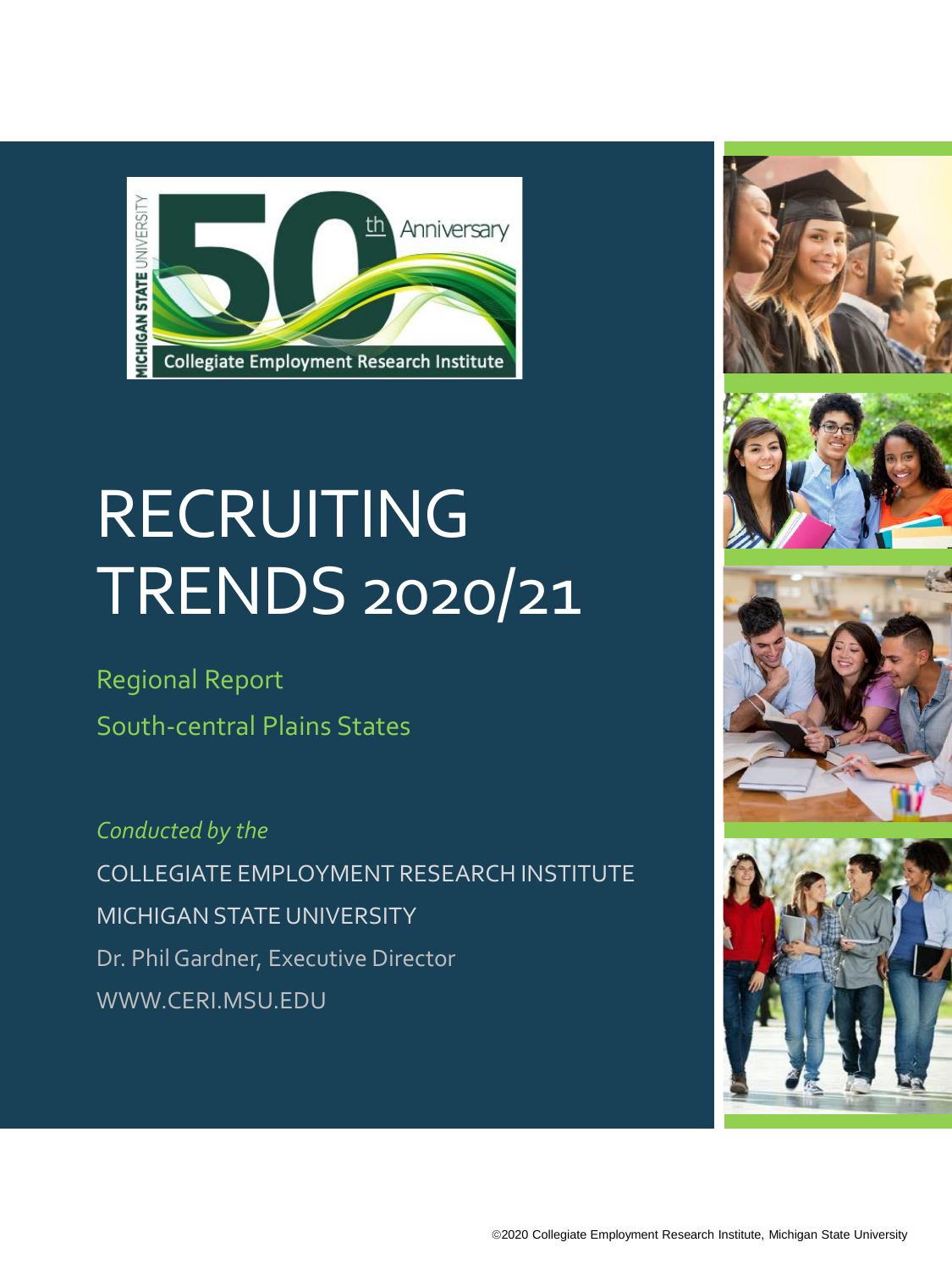# 680 Employers recruit in region

Companies from all over country send representatives to this region

> 59% From region

View and download complete report at www.ceri.msu.edu

#### **Year Over Year Change in BA/BS Hiring**



Historical review of national hiring trends for last 10 years. 2019-2020 failed to reach its projected target due to COVID-19.

#### **Regional Organizational Profile**

Size:  $24\%$  < 100  $24\%$  100 – 499 25% 500 -3,999  $27\% > 4,000$ 

Key Sectors: 23% PB&SS 15% Education 8% Manufacturing 6-7% Gov't., Nonprof., Fin. & Ins., Construction 5% Ag, Retail

59% of companies from states within region: 70% of companies fewer than 500 employees but only 48% for 500 to 3,999 and 33% over 4,0000 employees from region. Larger companies are more likely coming from: CA, WA, CO, IL and MI.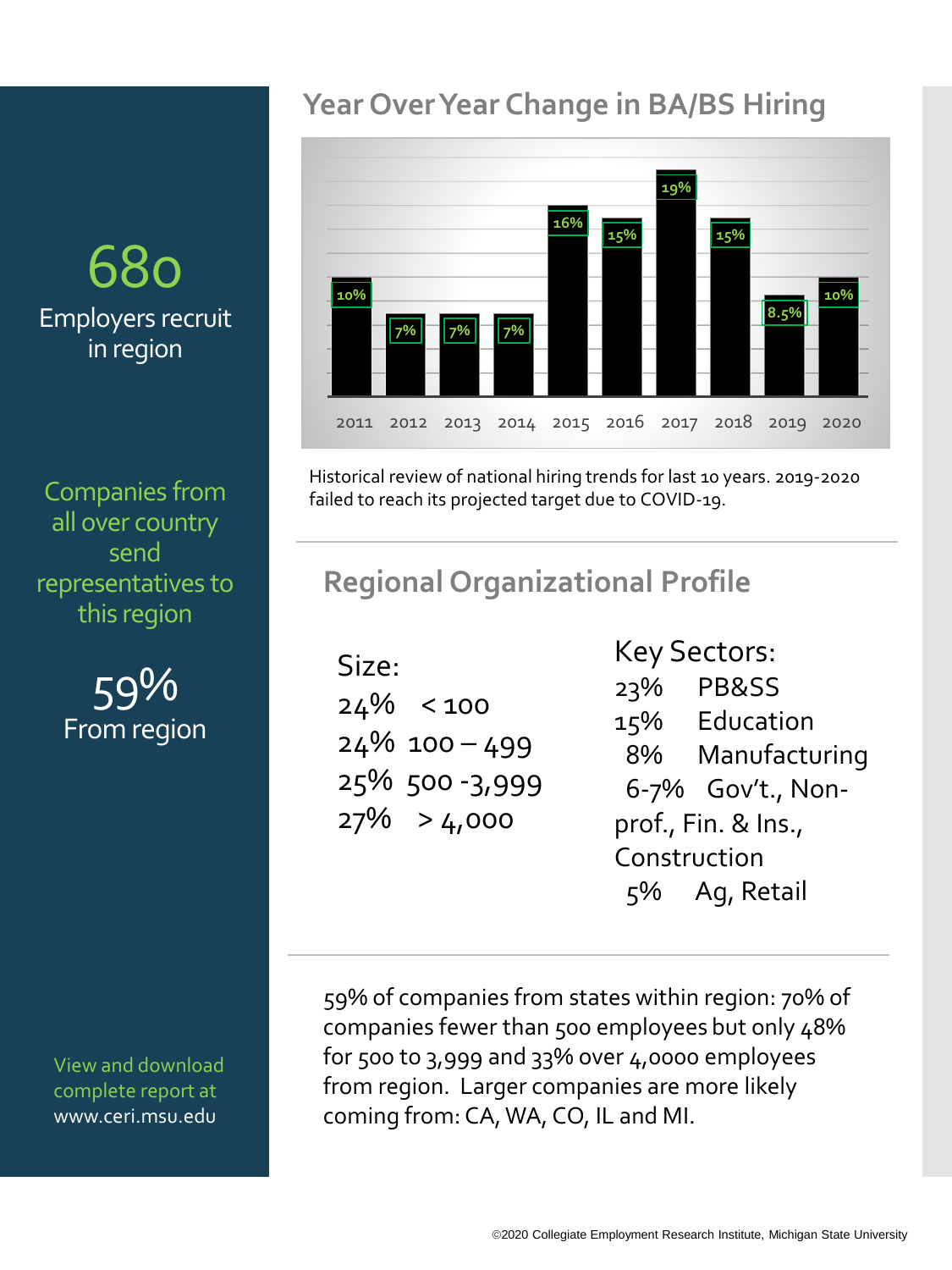Adjustments in recruiting:2020

Suspended Recruiting: No hiring No offers made 13% Offers rescinded 3%

Suspended Recruiting: Hiring Hiring as planned 11% Hired fewer 7% Continued Recruiting: Hiring Hired as planned 59%

Approach to fall recruiting 2020

- 5% Not engage in college recruiting this year
- 12% Delay decision to recruit until early 2021
- 8% In-house but not on campus
- 51% Completely virtual with partners
- 22% On campus if possible & virtual

# 16% Did not hire any graduates in 2020

53% Rated overall college labor market GOOD to EXCELLENT

70% Rated their industry sector GOOD to EXCELLENT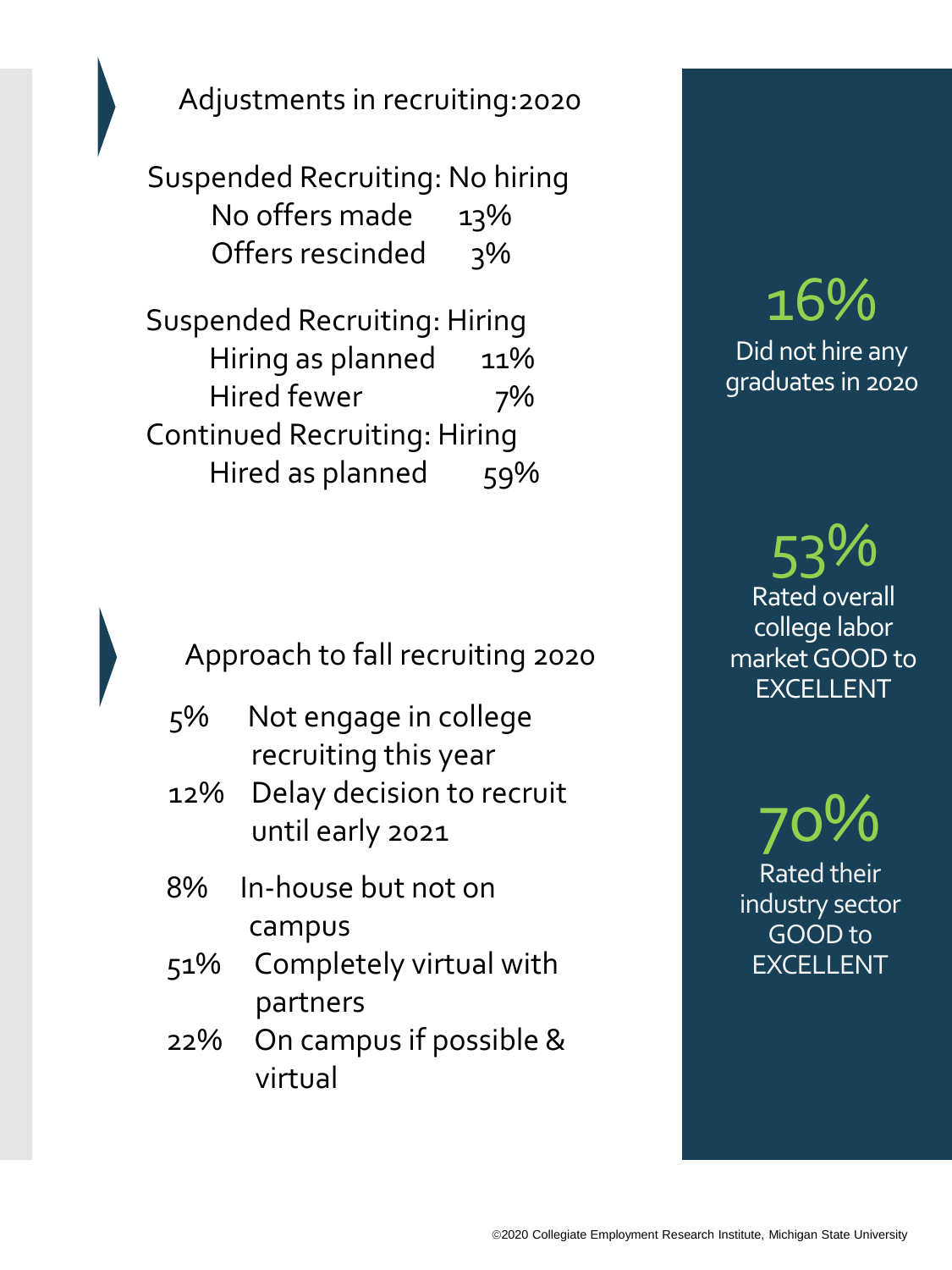South-Central Plains Region Arkansas Kansas **Missouri** Nebraska Oklahoma **Texas** 

36% **Total Hires 122.1 124.7 <sup>2</sup> Actively** recruiting but plans are TBD

View and download complete report at www.ceri.msu.edu

Hiring Intentions for 2020-21

4% Do not plan to hire 25% Established preliminary plans 31% Established definite plans 36% Plans To Be Decided

## **Regional Hiring Outlook**

| <b>Degree Level</b> | <b>New Hires</b><br>2019/20 (avg.) | <b>New Hires Anticipated</b><br>2020/21 (avg.) | Change from<br>2019/20 (%) |
|---------------------|------------------------------------|------------------------------------------------|----------------------------|
| Associate           | 27.2                               | 34.3                                           | 26                         |
| <b>Bachelor</b>     | 103.6                              | 204.0                                          | NC                         |
| <b>MBA</b>          | 27.5                               | 26.1                                           | $-5$                       |
| <b>Master</b>       | 28.5                               | 29.1                                           | $\overline{2}$             |
| <b>Total Hires</b>  | 122.1                              | 124.7                                          | $\overline{2}$             |

## Size Matters: Bachelor Example

| <b>Employees</b> | <b>New Hires</b><br>2019/20 (avg. | <b>New Hires Anticipated</b><br>2020/21(avg.) | Change from<br>2019/20 (%) |
|------------------|-----------------------------------|-----------------------------------------------|----------------------------|
| < 100            | 5.4                               | 7.0                                           | 35                         |
| 100 to 499       | 19.5                              | 19.3                                          | -3                         |
| 500 to 3,999     | 44.4                              | 50.5                                          | 14                         |
| >4,000           | 380.3                             | 373.9                                         | $-2$                       |

For companies less 100 employees hiring up at Associates but down for MBA & Masters; for 100 to 499 hiring is down across all degrees; for 500 to 3,999 hiring is up across all degrees; and for over 4,000 down for all degrees except Associates.